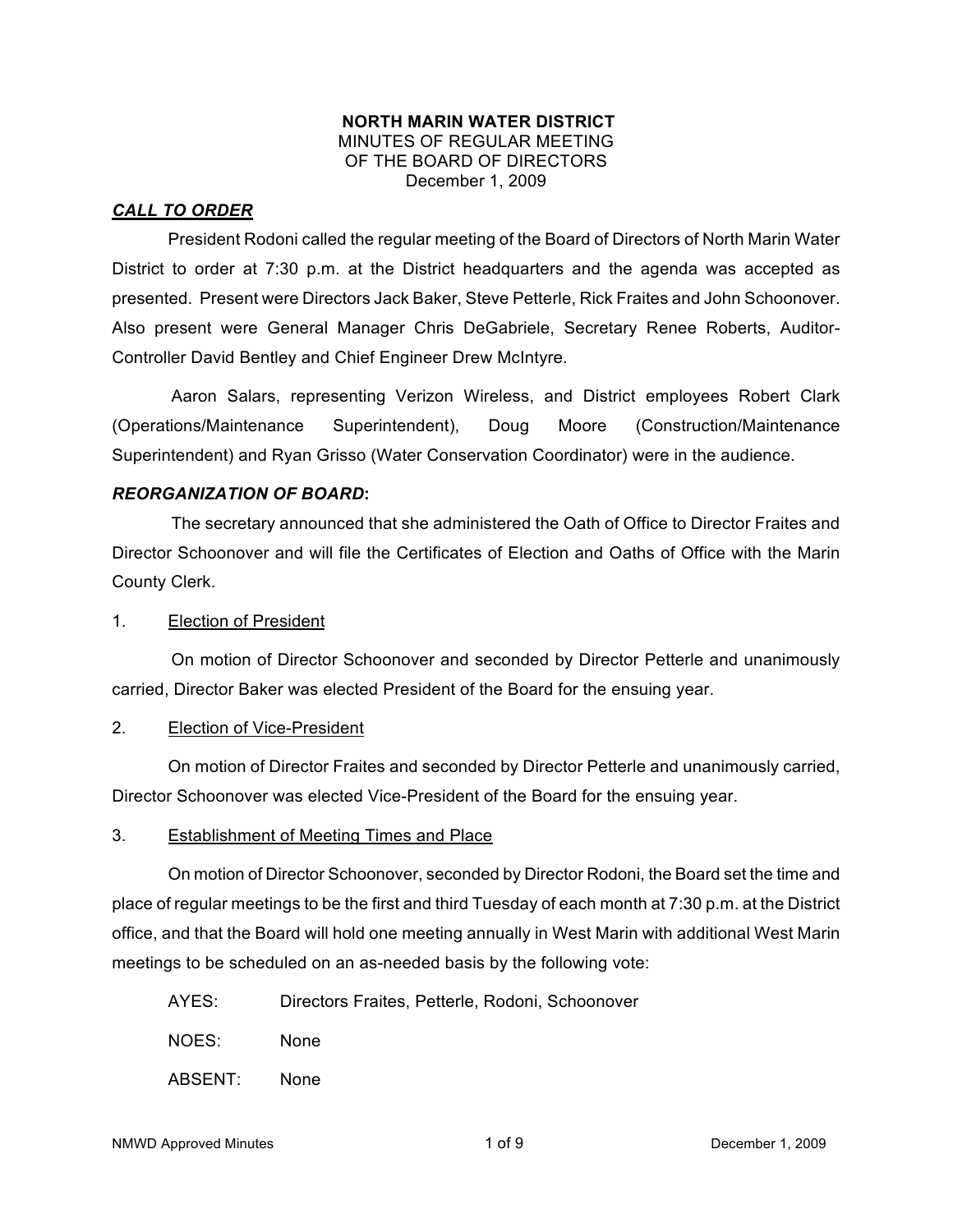#### ABSTAINED: Director Baker

Director Baker stated that because attendance at the West Marin meetings has declined he is not enthusiastic about holding a Board meeting in Point Reyes Station.

## 4. Establishes the Manner of Calling Special Meetings

On motion of Director Rodoni and seconded by Director Petterle and unanimously carried, the Board approved special meetings of the Board to be held as provided in Section 54956 of the Government Code.

## 5. Appointment of District Officers

On motion of Director Schoonover and seconded by Director Rodoni and unanimously carried, the following District officers were appointed for the ensuing year: Chris DeGabriele, General Manager; Renee Roberts, Secretary; David L. Bentley, Auditor-Controller; and Drew McIntyre, Chief Engineer.

## 6. Confirm Board Meeting Schedule for 2010

On motion of Director Schoonover and seconded by Director Fraites and unanimously carried, the Board accepted the proposed meeting schedule for the 2010 calendar year with the understanding that the calendar may be adjusted as needed.

## 7. Committee Appointments

President Baker stated that he will talk to each Director regarding their preferred participation in various committees and will make appointments at a future meeting.

# *MINUTES*

On motion of Director Schoonover, seconded by Director Fraites and unanimously carried, the Board approved the minutes from the previous meeting as presented.

## *GENERAL MANAGER'S REPORT*

## ACWA Conference

Mr. DeGabriele advised that he will be attending the ACWA conference in San Diego on Wednesday and Thursday of this week and that Drew McIntyre will be Acting General Manager during his absence. He will return late Thursday.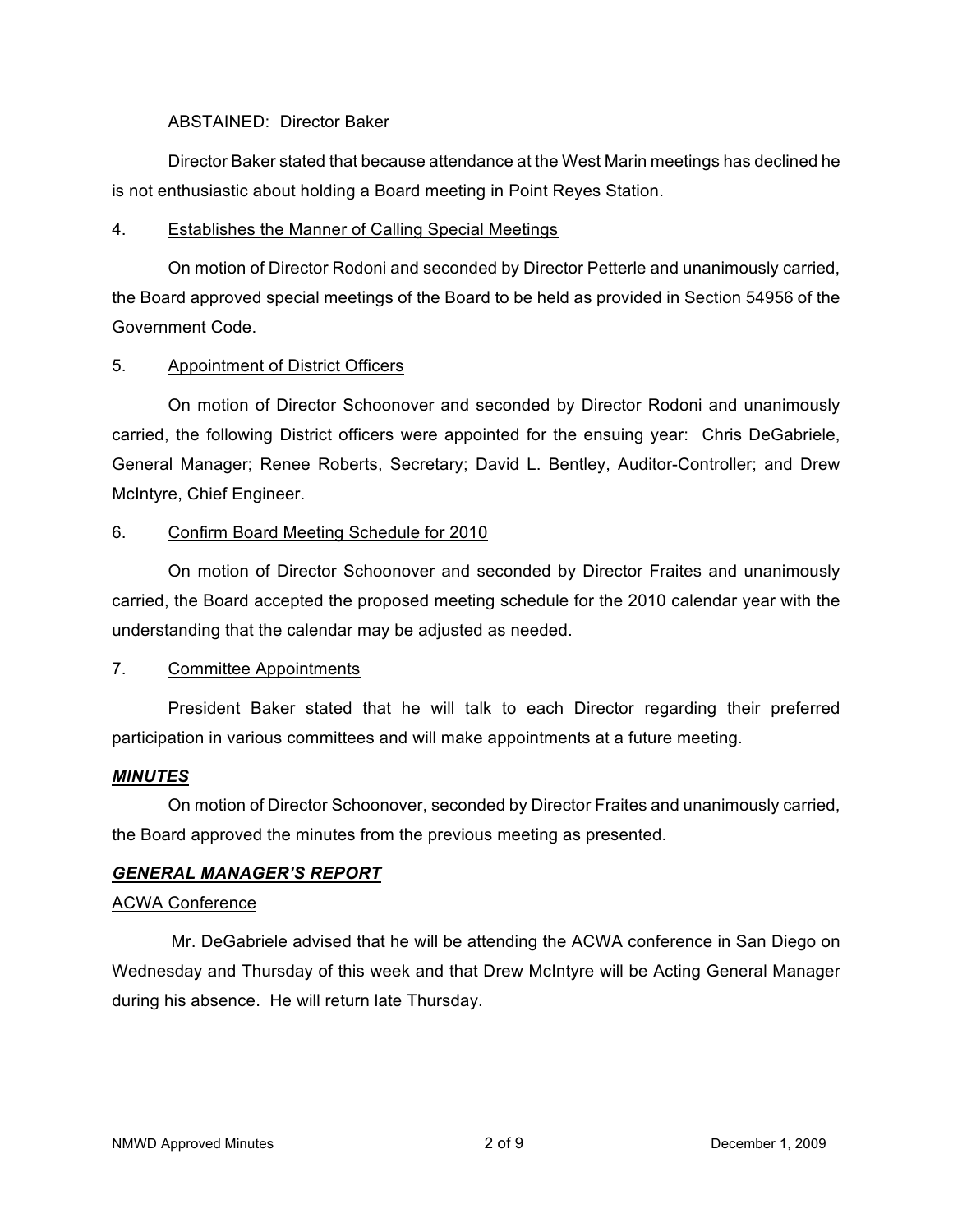#### Potential SCWA Litigation

The General Manager provided an update on the potential litigation with Sonoma County Water Agency and said that the attorney meetings continue and a settlement agreement is being drafted in such a way as to advise the judge that progress is being made between the parties.

#### *OPEN TIME*

President Baker asked if anyone in the audience wished to bring up an item not on the agenda and there was no response.

#### *STAFF / DIRECTORS' REPORTS*

President Baker asked if staff or Directors wished to bring up an item not on the agenda and there was no response.

#### *CONSENT CALENDAR*

Director Rodoni requested that Item 9, Little Mountain Wireless Telecommunication Antenna Site License Agreement, be removed from the consent calendar for further discussion.

On the motion of Director Petterle, seconded by Director Fraites and unanimously carried the following items were approved on the consent calendar:

## *15 DIGITAL DRIVE FIRE SERVICE*

This project will install a new fire service, as required by the Novato Fire Protection District, in an existing industrial building being converted to a warehouse from mixed industrial use. The existing 5/8-inch meter will remain in service and there is no new water demand.

On motion of Director Petterle, seconded by Director Fraites and unanimously carried, the Board approved Resolution 09-36 entitled, "Authorization of Execution of Water Service Facilities Construction Agreement with MB Investment Holdings, LLC."

## *ANNUAL REPORT*

The Board approved the Annual Report for Fiscal Year 2008-2009 as presented.

# *TERMINATION OF COOPERATION FUNDING AGREEMENT WITH SONOMA COUNTY WATER AGENCY*

The Sonoma County Water Agency terminated the Cooperation Funding Agreement with the District due to budget reductions and requested that the General Manager sign a letter acknowledging the termination. The Board authorized the General Manager to acknowledge the termination of the Sonoma County Water Agency Cooperative Agreement for Funding and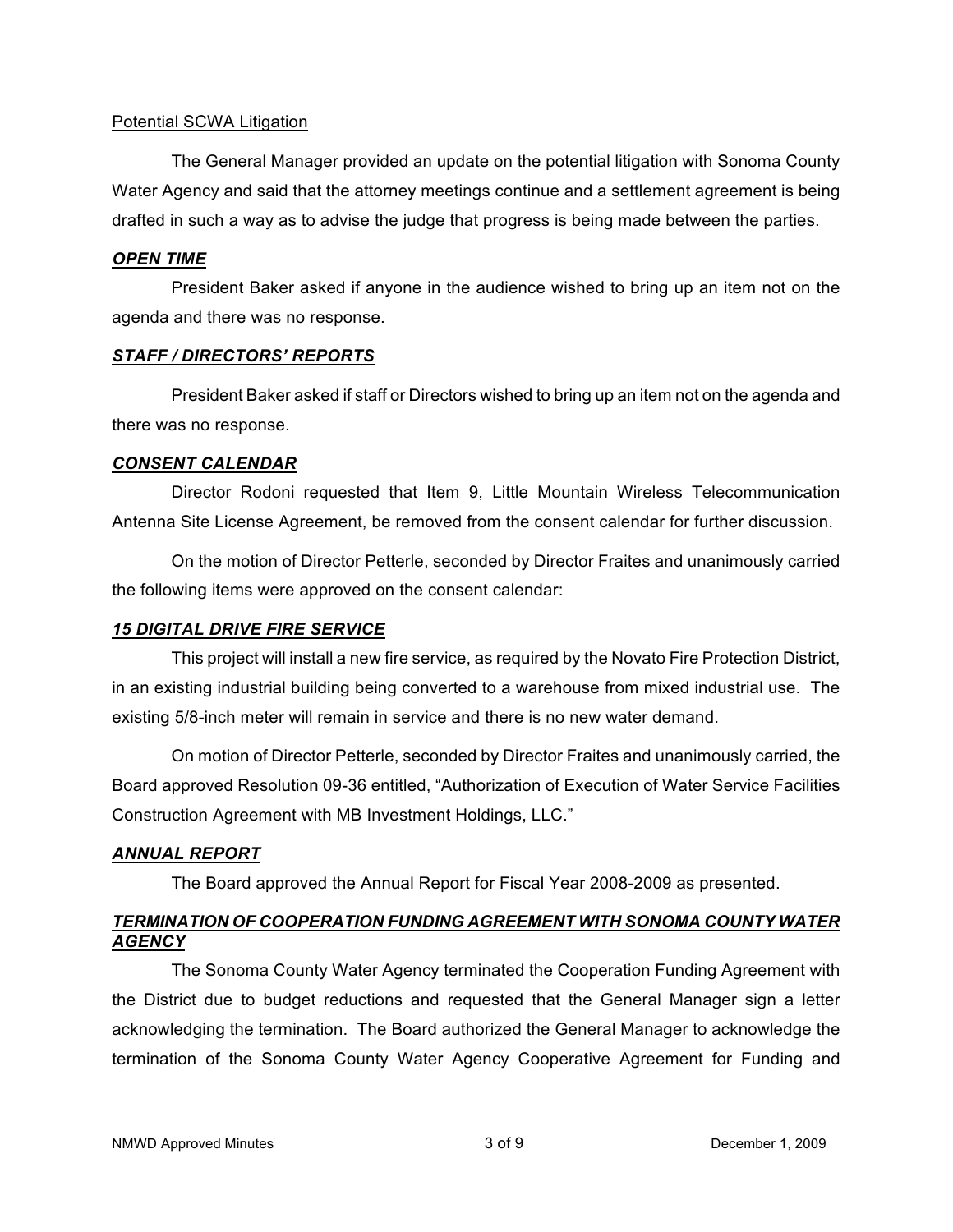Administration of the North Marin Water District Water Conservation Program, Funded in Fiscal Year 2007/2008.

# *LITTLE MOUNTAIN WIRELESS TELECOMMUNICATION ANTENNA SITE LICENSE AGREEMENT*

This item was removed from the consent calendar by Director Rodoni for further discussion.

Mr. Clark provided background on the Little Mountain Wireless Telecommunication Antenna Site License Agreement and provided an update on the permitting process. He stated that GTE Mobilnet/Verizon Wireless has been granted a use permit from Marin County, submitted an application for a building permit, obtained an FCC license for site specific use and is in the process of requesting bids for construction. He also reviewed the construction phase timeline.

Director Rodoni asked why the agreement states "North Marin County Water District" on the title and signature pages. He also said that there are several names for the licensee in the agreement and asked for clarification of who will be ultimately responsible for District property. Mr. Clark responded that all documents referring to the property's owner states "North Marin County Water District" and the name remained on the current agreement for legal purposes. Mr. DeGabriele added that at the time the property was acquired, the District was known as North Marin County Water District and that not all property deeds were subsequently revised when the District's name changed.

Mr. Clark advised that Verizon Wireless will ultimately be the responsible party on the agreement. Mr. Salars, stated that the different cell phone entities (Cellco Partnership and GTE Mobilnet) were acquired by Verizon Wireless and are now one company and that company is Verizon Wireless, the legal entity. He added that the FCC license is under the name of Verizon Wireless.

Mr. Clark stated that the terms of the agreement will be effective upon commencement of construction or issuance of a building permit whichever occurs later, most likely March 1, 2010.

Director Baker asked how the vendor will access the site when the golf course road is closed. Mr. Clark responded that that issue is being discussed and he will advise the Board once it is decided. He said that once the construction is finished, Verizon will need emergency access to the site.

On motion of Director Schoonover and seconded by Director Petterle, and unanimously carried, the Board authorized the President of the Board of Directors to execute the amendment to the Preliminary License Agreement.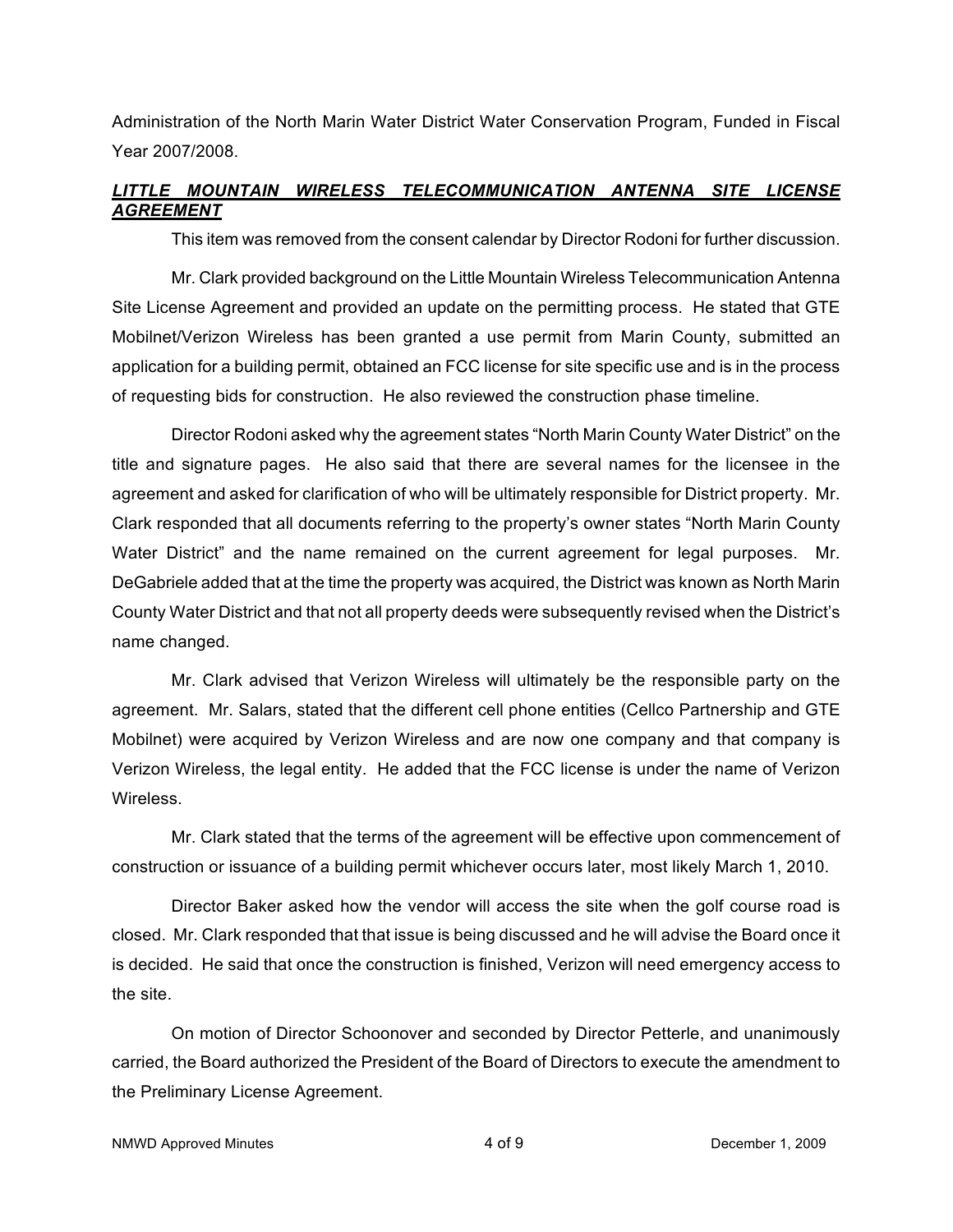#### *PUBLIC HEARING – REVISION OF WATER CONSERVATION REGULATIONS 15 & 17*

Mr. Grisso stated that the major changes to Regulations 15 and 17 is the addition of a section on landscape water efficiency requirement that will be consistent with AB 1881 updating the State's Model Landscape Ordinance requirement that will become effective January 1, 2010. He said that a group of local stakeholders worked together to create the new regional water efficient landscape ordinance, and provides uniform compliance amongst all jurisdictions in the North Bay area. Mr. Grisso stated that although the District does not have land use authority, it is expected that the District will be named the enforcement authority by the City and County for the requirements. He advised that if the regulations are approved, staff will notify the Department of Water Resources that the landscape ordinance is consistent with the state requirements.

Mr. Grisso reviewed the changes, and he said the incorporated specifications from the Regional ordinance differ slightly from District current requirements but are equally as strict in water use efficiency. He noted the exceptions to the regional specification include specific square foot turf limitations and drip irrigation for non-turf areas.

He advised that staff proposes an additional change to section M. to relax the sellers' responsibility for plumbing retrofit on resale alternative compliance payment. Mr. Grisso said that District legal counsel reviewed the language and made changes to provide clarity and that the purpose of the change is to make the compliance deposit negotiable between the seller and buyer.

Director Baker asked Mr. Grisso to explain why he recommends that the onus be taken off the seller. Mr. Grisso said that because of many properties in foreclosure, sellers are not retrofitting their fixtures, and he feels that if it is negotiable between the seller and buyer, there will be more compliance.

Mr. Grisso stated that in 2006, rebate amounts were removed from the regulations and put in resolution form to enable revisions. He noted that the washer rebate is proposed to be lowered from \$125 to \$75. Mr. Grisso stated that a public hearing is needed for the proposed regulation changes.

Director Fraites inquired if the regulations would include programs for gray water if proposed legislation passes. Mr. Grisso said that staff will develop a pilot program addressing rainwater, gray water and well water use and will bring that to the Board for approval.

President Baker opened the public hearing at 8:14 p.m., and hearing no comment, President Baker closed the public hearing.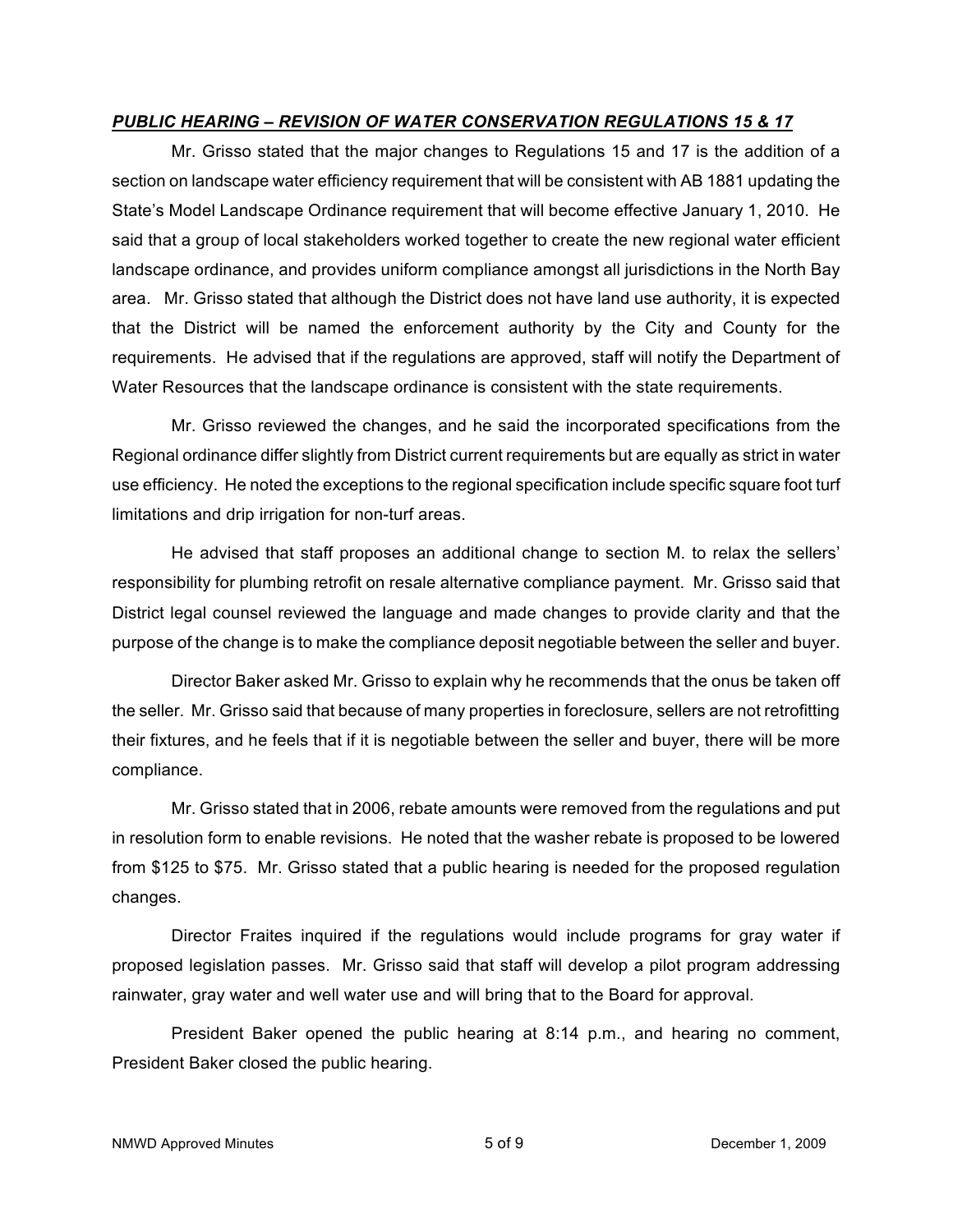On motion of Director Schoonover and seconded by Director Petterle and unanimously carried, the Board approved changes to Regulations 15 and 17 and proposed revisions to Resolution 06-01 and Resolution 06-02.

## *ACTION CALENDAR*

### *CONSIDER: PARTICIPATION IN SUSTAINABLE NOVATO WORKSHOP*

Mr. DeGabriele stated that Sustainable Novato has asked for Director Fraites' participation as a panelist in a workshop on December  $16<sup>th</sup>$  on the Marin Clean Energy program. He provided background on past District participation in the review of the development of Community Choice Aggregation (CCA), now known as Marin Clean Energy. He said that in 2008, the District reviewed the Marin Clean Energy business plan, and at that time, the District stated it would support the Novato City Council's participation in Marin Clean Energy to obtain bids for energy supplies; however, the City Council chose not to participate. He said that the District cannot participate if the City does not; therefore, the District has begun developing plans for its own energy generation facility with the Stafford Treatment Plant Solar Project. Mr. DeGabriele stated that Sustainable Novato is attempting to get the information out to the citizens of Novato so that they are better informed to persuade the City Council to either make another review of Marin Clean Energy program or not.

Director Fraites asked for direction on how to participate while on the panel. Mr. DeGabriele suggested that Director Fraites tell the story of the District's participation including its support of the City Council authorizing the Marin Clean Energy to solicit proposals for more accurate information on costs and has participated financially. He further suggested that Director Fraites relate that the District suggested early on that the Marin CCA look at investing in local solar projects instead of going out of the area to purchase green energy. He said that Sonoma County has followed the Berkeley model developed under different a legislation, AB 811, wherein solar and alternative energy and conservation projects can be financed through individuals and locally which not only generates energy savings, but generates local jobs. He opined that this is a good concept and Marin County should consider that approach.

Director Rodoni suggested that Director Fraites become familiar with AB 811 and the Sonoma County program.

On motion of Director Petterle and seconded by Director Rodoni and unanimously carried, the Board authorized Director Fraites to represent North Marin Water District at the December 16<sup>th</sup> Energy Workshop sponsored by Sustainable Novato.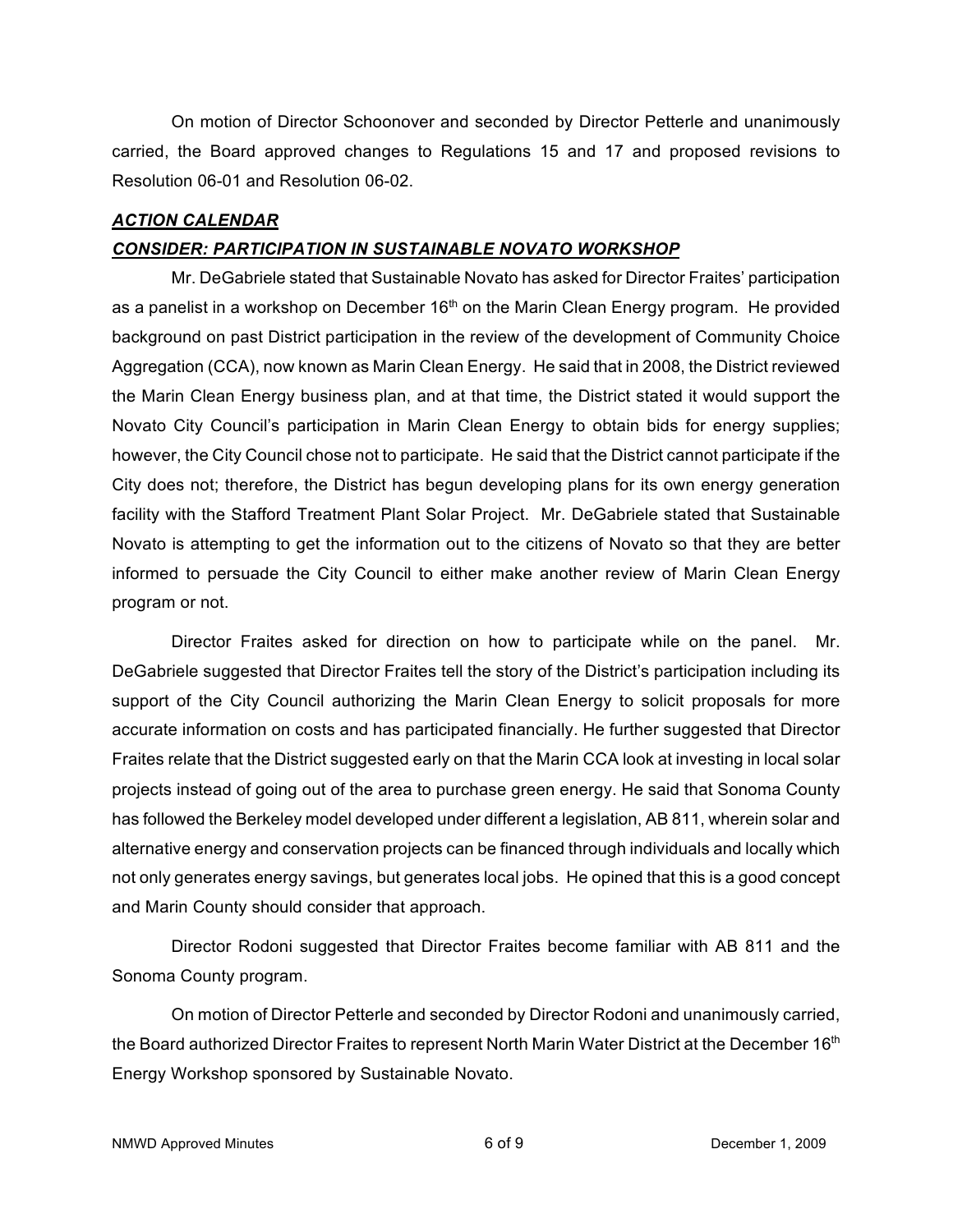## *APPROVE: NORTH BAY WATER REUSE AUTHORITY – FINANCIAL SUPPORT LETTERS FOR ALTERNATIVE 1, PHASE 1 PROJECTS*

Mr. McIntyre informed the Board that President Obama has authorized \$25 million for the North Bay Water Reuse Authority (NBWRA) project. He said that completion of the final Environmental Impact Report is necessary to obtain federal grants to help fund local recycled water projects. He stated that a positive sign from the federal government was a Senate appropriation of \$200,000 in the FY 10 Budget for NBWRA projects which triggers the process of the District providing "deliverables". He explained that the Board is being asked to approve issuance of two letters declaring NMWD's intent to financially participate with Novato Sanitary District (NSD) and Las Gallinas Valley Sanitary District (LGVSD) in the local Novato area projects. He further explained that these letters are part of the \$25 million grant application. Mr. McIntyre said that it is unknown if the \$25 million will be appropriated, but that if everything goes well, many NBWRA projects could be funded on the federal level at a 25% share. He advised that the total project expenditures to the District for the local recycled water projects are estimated at \$14 million, and that the bulk of this funding commitment has already been included in the District's recent connection fee increase. He said that it is important to identify recycled water as an additional source of water supply as additional potable water supply from Sonoma County is less likely. Mr. McIntyre informed the Board that at the next meeting there will be a discussion and request to approve the Environmental Impact Report for the North Bay Water Recycling Program and he expects a representative from ESA Consultants to be present to provide an overview of the report.

Mr. McIntyre summarized the two projects, the South Service Area with Las Gallinas Valley Sanitary District serving Hamilton Field and the North and Central Service Area with Novato Sanitary District.

Director Baker asked if Marin Municipal Water District would have any rights to the recycled water. Mr. DeGabriele responded that LGVSD recycled water facility would be separate from Marin Municipal's existing treatment facility and is not intended to expand the Marin Municipal's facility. He advised that Marin Municipal is not a part of the NBWRA and they are not eligible for federal funds. He stated that LGVSD has plenty of wastewater to treat for both Marin Municipal and Hamilton users and the project is not likely in any danger of being thwarted by Marin Municipal.

Director Baker commented that the chances for state funding for both projects are slim. Mr. McIntyre stated that all are individual projects and there is an application into the State Water Resources Control Board for the North Service Area project and low interest rate loans and grants still need to be acquired. He opined that there is a good chance for federal money.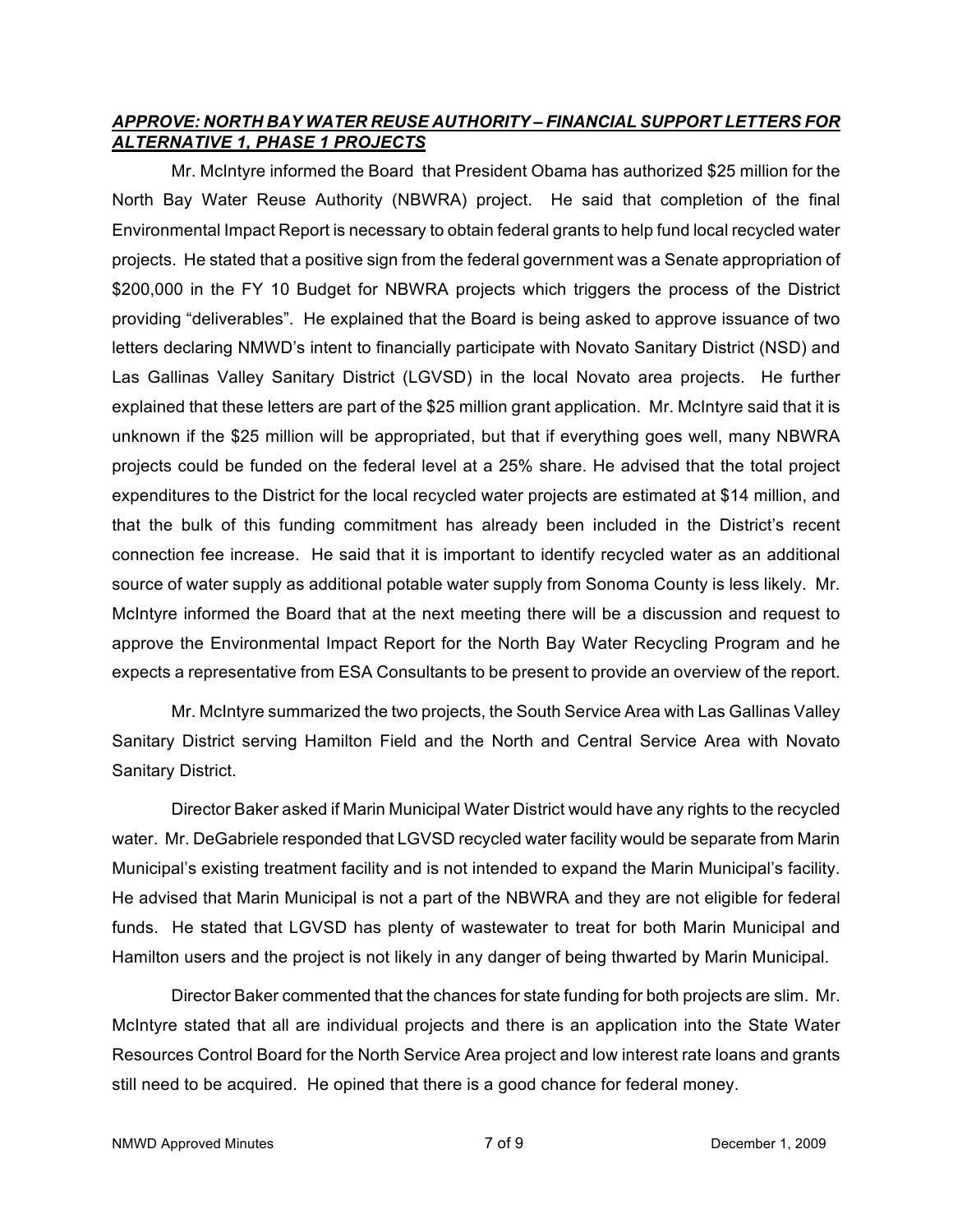Director Schoonover asked if the escalation of costs have been factored into the projects' estimate and Mr. McIntyre said that costs are adjusted every year.

Director Fraites expressed his concern with recycled water and stated that pharmaceuticals have been found in runoff into lakes in certain areas of the country that dramatically affected the fish and that the District needs to be vigilant in keeping up with research on the negative and positive uses of recycled water. Mr. McIntyre said that the NBWRA projects are for landscape irrigation and the permitting restrictions are very strict about recycled water runoff.

On motion of Director Rodoni and seconded by Director Petterle and unanimously carried, the Board authorized the General Manager to sign the financial support letters for the local LGVSD-NMWD and NSD-NMWD recycled water projects.

## *INFORMATION ITEMS*

# *NOVATO SANITARY DISTRICT ADMINISTRATIVE COMPLIANCE ORDER*

Mr. Clark said that the Environmental Protection Agency recently conducted an audit and inspection of Novato Sanitary District (NSD) on how they regulate their permits. He said that it was discovered that the Water District had not complied with the Non-Domestic Discharge Permit for Stafford Treatment Plant in submitting quarterly reports. He said that as a result, the NSD issued an Administrative Compliance Order to the District ordering that all discharge reports must be submitted to them on a quarterly basis, and if said reports are late, that details for the reason for the delay be submitted. Mr. Clark said that during discussions with NSD representatives, he advised them that due to compliance testing requirements certain information will be unavailable for reports for the quarters ending June 30 and October 30, when the Stafford Treatment Plant is in full production when discharge occurs up to the last day of the quarter, but that they will be advised what information is missing from the report and when that information will be submitted per the permit. He said that the recent Administrative Compliance Order is a catch up over the last three years.

## *DEPARTMENT OF PUBLIC HEALTH 2009 WATER SYSTEM FEES*

Mr. Clark stated that the Department of Public Health has annually charged the District an operating fee to monitor the Novato Water System; and this past year they performed a complete audit of the Stafford Treatment Plant operations plan and distribution system. He said that he was not aware that the DPH annual fee would include the additional cost of performing the audits (\$37,000). He said that the budget does not account for this increase in fees, and after review of the FY 09/10 improvement projects, the GAC Building Rehab and Paving project will be deferred to